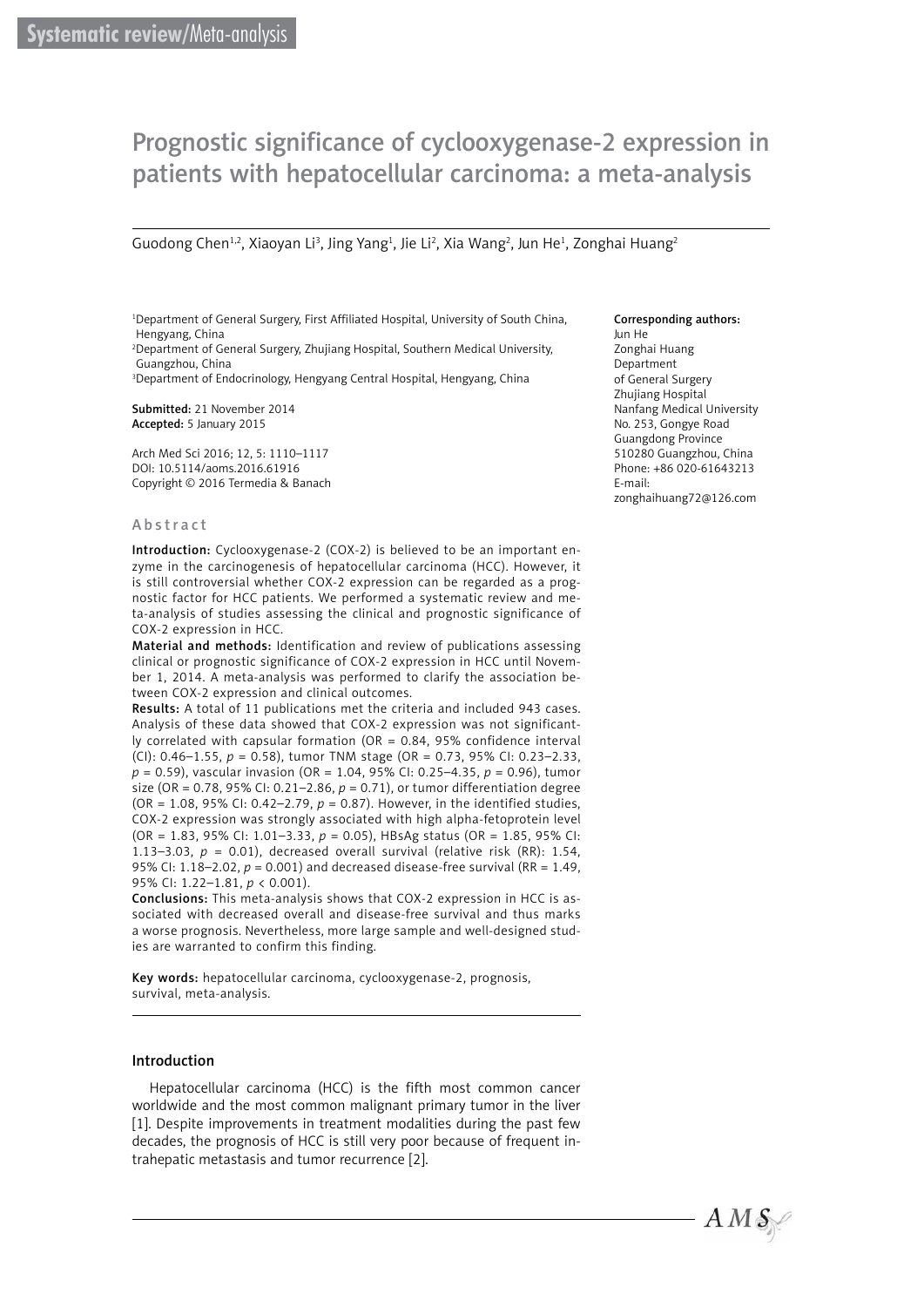Of the potential prognostic variables, cyclooxygenase (COX)-2 is of particular interest, as it may also offer the option of treatment with nonsteroidal anti-inflammatory drugs (NSAIDs) [[3\]](file:///D:/Prace/AMS%205%202016/teksty/#_ENREF_3). Cyclooxygenases regulate the synthesis of prostaglandins and are thus the major target of NSAIDs [[4\]](file:///D:/Prace/AMS%205%202016/teksty/#_ENREF_4). Its two isoforms (COX-1 and COX-2) have different expression patterns, with COX-1 being expressed in a broad variety of tissues. COX-2 and its main product, prostaglandin E2 (PGE2), are inducible by growth factors and inflammatory stimuli. Additionally, COX-2 has been shown to participate in tumor development and progression [\[5\]](file:///D:/Prace/AMS%205%202016/teksty/#_ENREF_5). Overexpression of COX-2 has been reported in many human malignancies, including head and neck carcinomas [[6\]](file:///D:/Prace/AMS%205%202016/teksty/#_ENREF_6), esophagus [[7\]](file:///D:/Prace/AMS%205%202016/teksty/#_ENREF_7), colon [\[8](file:///D:/Prace/AMS%205%202016/teksty/#_ENREF_8)], breast [[9\]](file:///D:/Prace/AMS%205%202016/teksty/#_ENREF_9), pancreas [[10\]](file:///D:/Prace/AMS%205%202016/teksty/#_ENREF_10) and prostatic cancer [\[11](file:///D:/Prace/AMS%205%202016/teksty/#_ENREF_11)]. These findings suggest that COX-2 may be involved in carcinogenesis and/or progression of certain types of human malignancies.

Over the past decade, several studies have evaluated the prognostic value of COX-2 protein expression in HCC, with conflicting results. Some concluded that COX-2 expression had no influence on survival, while others reported that COX-2 expression was predictive of a poor survival outcome for HCC [\[12–14](file:///D:/Prace/AMS%205%202016/teksty/#_ENREF_12)]. In order to evaluate this question, we conducted a systematic review and meta-analysis to determine the association between COX-2 expression and common clinical and pathologic features of liver cancer.

### Material and methods

### Search strategy

The electronic databases of PubMed, Embase, and Wanfang were searched for studies that investigated the association of clinicopathological parameters and prognosis with COX-2 expression in HCC to be included in the present meta-analysis. Studies were examined, and an updated search was conducted on November 2014. The following search terms and combinations were used: "COX-2" or "PTGS2", as well as "hepatocellular carcinoma" or "HCC" or "liver cancer" or "liver tumor" or "liver neoplasms" or "hepatocellular carcinoma". The citation lists from all the retrieved studies were used to identify other relevant publications. Review articles were also scanned to identify additional eligible studies. The title and abstract of each identified study were scanned to exclude any irrelevant publications. The remaining articles were reviewed to determine whether they contained information on the topic of interest.

### Selection criteria

Diagnosis of HCC was proven by histopathological methods. Studies of COX-2 expression based on HCC tissue (after either surgical excision or biopsy sampling), rather than serum or any other kind of specimen, were included. All studies on the correlation of COX-2 expression with clinicopathological markers and the association of COX-2 expression with overall survival (OS) or disease-free survival (DFS) of HCC patients were included. For inclusion in the analysis, there was no limitation on the minimum number of patients of each study. When there were multiple articles by the same group based on similar patients and using the same detection methods, only the largest or the most recent article was included.

### Data extraction

The following information was extracted from the retrieved papers: author, country of the patient, ethnicity, publication year, time of collection, histological type, tumor pathological stage, number of patients, research technique used, the ages of the patients, and the choice of cut-off scores for the definition of positive staining or staining intensity. Two major groups were established on the basis of the objective. One group clarified the association between the expression of COX-2 and clinicopathological parameters, including capsular formation, AFP level, HBsAg status, tumor TNM stage, vascular invasion, tumor size and differentiation degree. Meanwhile, the other group investigated the association between the expression of COX-2 and OS or DFS.

### Statistical analysis

The meta-analysis was performed as previously described [[15\]](file:///D:/Prace/AMS%205%202016/teksty/#_ENREF_15). Odds ratio with 95% CI were used to evaluate the association between COX-2 and the clinicopathological features for HCC, including capsular formation, AFP level, HBsAg status, tumor TNM stage, vascular invasion, tumor size and differentiation degree. The relative risk (RR) was used for assessing the association of COX-2 and OS or DFS combined over studies. For those RRs that were not given directly in the published articles, the published data and figures from original papers were used to assess the RR according to the methods described by Parmar *et al.* [\[16](file:///D:/Prace/AMS%205%202016/teksty/#_ENREF_16)]. Heterogeneity across studies was evaluated with the Q test and *p-*values. ORs and RRs were calculated by a random-effects model when the *p*-value was less than 0.05. Otherwise, a fixed-effects model was used. The Begg and Egger funnel plot was used to assess publication bias. Statistical analyses were estimated using Review manager software. *P*-values were two-sided, with significance at *p* < 0.05.

## Results

### Characteristics of the studies

A total of 224 articles were selected for the meta-analysis by browsing the PubMed, Embase,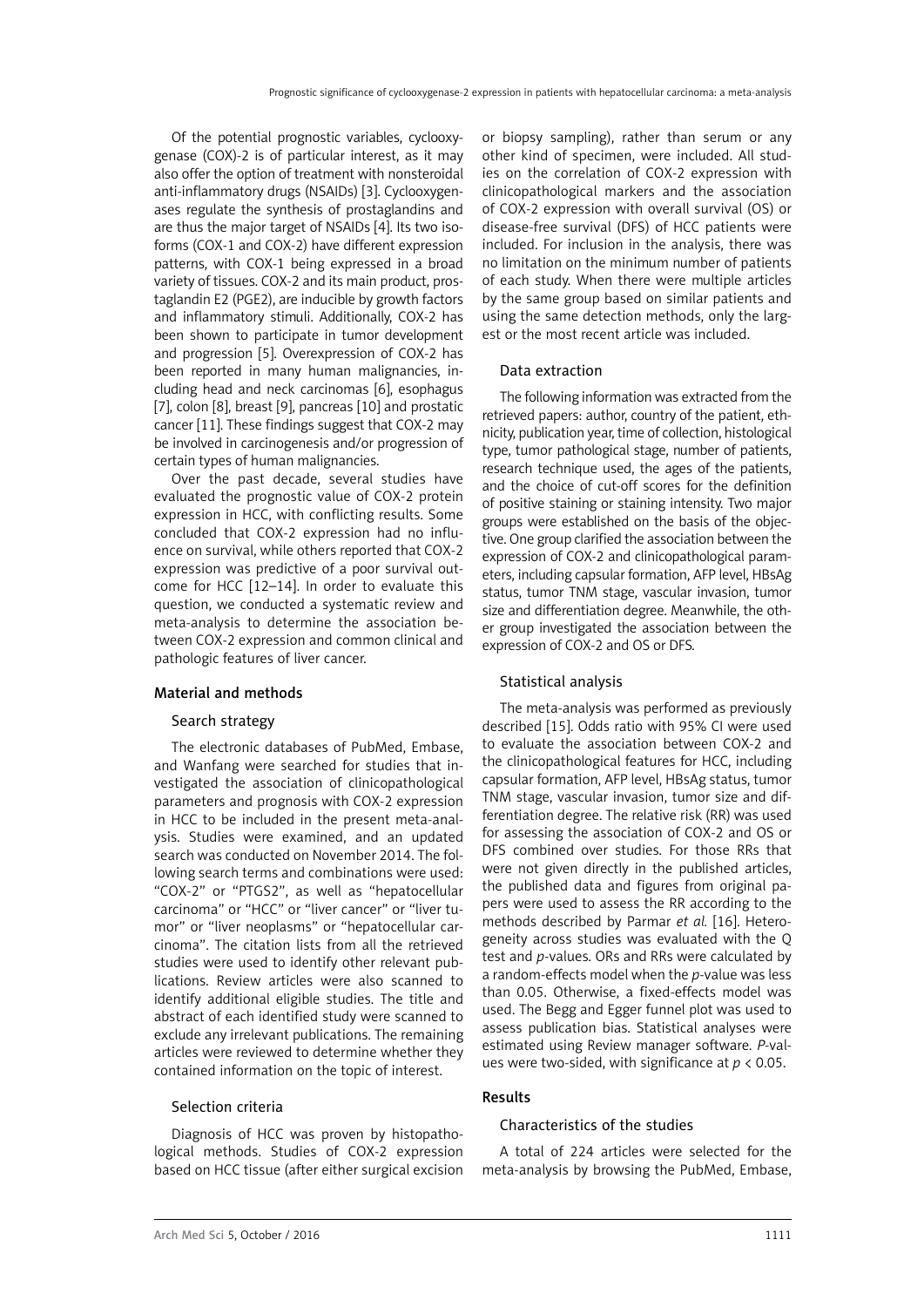and Wanfang databases. Out of this total, 206 were excluded after the title and abstract were reviewed, and seven articles were excluded after the full publications were reviewed [\(Figure 1](file:///D:/Prace/AMS%205%202016/teksty/#fig1)). The reasons for exclusion were: (a) studies were not associated with the topic of interest; (b) authors of the article used neither histopathologic analysis nor close clinical and imaging follow-up for at least 6 months; (c) studies associated with other diseases (d); non-original articles; (e) data could not be extracted; and (f) repeated data from the same or similar population. Eventually, 11 publications met the criteria for the present analysis [[12–14,](file:///D:/Prace/AMS%205%202016/teksty/#_ENREF_12) [17–24\]](file:///D:/Prace/AMS%205%202016/teksty/#_ENREF_17). The total number of patients was 943, and each study had 30 to 196 patients. The main characteristics of the eligible studies are summarized in Table I. A total of 11 articles dealt with clinicopathological factors. Moreover, the assessment of OS or DFS using the Kaplan-Meier method was reported in 8 of these articles.

# Correlation of COX-2 expression with clinicopathological parameters

The association between COX-2 and several clinicopathological parameters is illustrated in



Table I. Main characteristics and results of the eligible studies

Table I. Main characteristics and results of the eligible studies

Figure 1. Flow diagram of article selection

| Study               | Patient's<br>country | Ethnicity | Year | of collection<br>Time | Pathological<br>stage | Method                                   | of patients<br>Number | [years]<br>Age          | Follow-up<br>[months] | Cut-off for COX-2<br>positive | Survival analysis |
|---------------------|----------------------|-----------|------|-----------------------|-----------------------|------------------------------------------|-----------------------|-------------------------|-----------------------|-------------------------------|-------------------|
| Kondo et al         | Japan                | Asian     | 1999 | $\supseteq$           | $\frac{1}{2}$         | )<br>王                                   | $\overline{61}$       | $\supseteq$             | 41                    | $\supseteq$                   | DFS               |
| Tang et al.         | Hong Kong            | Asian     | 2005 | 998–2001              | $\geq$                | 노<br>                                    | $\overline{00}$       | $\frac{\Omega}{\Omega}$ | $\frac{60}{2}$        | > 10% staining                | SO                |
| wamoto et al        | Japan                | Asian     | 2006 | 993-2001              | $\geq$                | RT-PCR                                   | 59                    | $28 - 80$               | $\overline{6}$        | $\frac{1}{2}$                 | OS, DFS           |
| El-Bassiouny et al. | Egypt                | Caucasian | 2007 | $\supseteq$           | $\frac{1}{2}$         | $\stackrel{\small\cup}{\equiv}$          | $\frac{30}{5}$        | $40 - 55$               | $\frac{1}{2}$         | > 0% staining                 | $\supseteq$       |
| Yildirim et al.     | Turkey               | Caucasian | 2008 | 996-2006              | $\geq$                | ¥                                        | $\overline{31}$       | $48 - 75$               | 51                    | > 25% staining                | SO                |
| Schmitz et al.      | Germany              | Caucasian | 2009 | $\frac{1}{2}$         | $\geq$                | ¥                                        | 196                   | $\supseteq$             | 20                    | > 0% staining                 | DFS               |
| Liang et al         | China                | Asian     | 2010 | 2007-2010             | $\geq$                | ¥                                        | 59                    | 24-68                   | $\frac{1}{2}$         | > 50% staining                | $\supseteq$       |
| He et al            | China                | Asian     | 2010 | 998-2005              | $\frac{0}{2}$         | )<br>王                                   | 124                   | $19 - 78$               | 48                    | > 50% staining                | DFS               |
| Li et al            | China                | Asian     | 2011 | 2003-2005             | Ī                     | $\stackrel{\small\cup}{\equiv}$          | 52                    | $28 - 76$               | $\frac{1}{2}$         | > 10% staining                | $\supseteq$       |
| Yang et al          | China                | Asian     | 2011 | 2000-2003             | $\geq$                | RT-PCR                                   | 63                    | $32 - 78$               | 48                    | > 50% staining                | SO                |
| Soon et al          | Korea                | Asian     | 2012 | 2003-2009             | $\frac{1}{2}$         | $\stackrel{\small\cup}{\scriptstyle\pm}$ | 168                   | $30 - 54$               | 80                    | > 25% staining                | SO                |
|                     |                      |           |      |                       |                       |                                          |                       |                         |                       |                               |                   |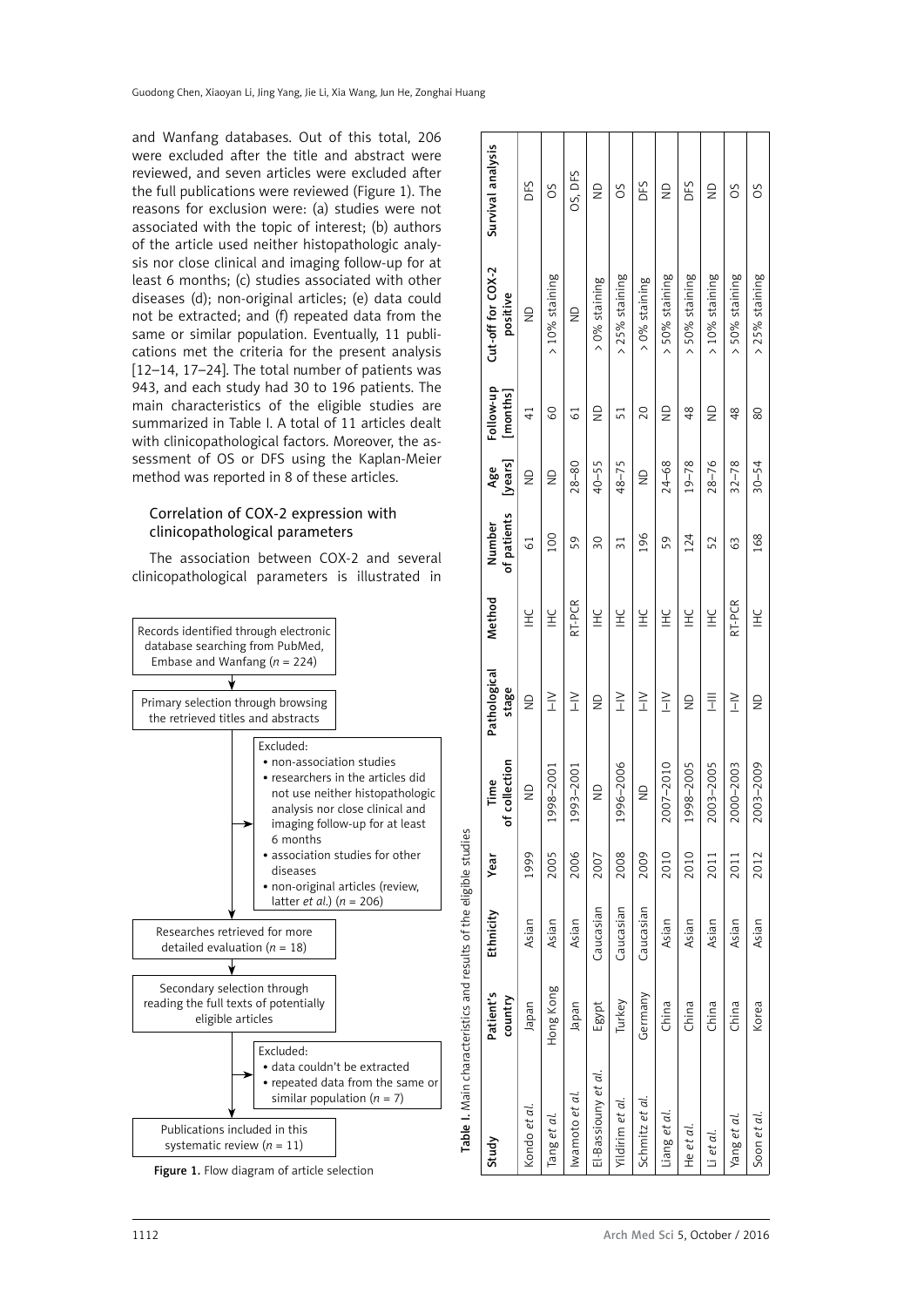Figure 2. COX-2 expression was significantly associated with high AFP level (pooled  $OR = 1.83$ , 95% CI: 1.01–3.33, *p* = 0.05 fixed-effect) and HBsAg status (pooled OR = 1.85, 95% CI: 1.13–3.03,  $p = 0.01$  fixed-effect) (Figures 2 A and B).

However, COX-2 expression was not associated with capsular formation (pooled  $OR = 0.84$ , 95% CI: 0.46–1.55,  $p = 0.58$  random-effect) (Figure 2 C), tumor TNM stage (pooled OR =  $0.73$ ,  $95\%$  CI:  $0.23-$ 2.33, *p* = 0.59, random-effect) (Figure 2 D), vascular invasion (pooled OR = 1.04, 95% CI: 0.25–4.35,  $p = 0.96$ , random-effect) (Figure 2 E), tumor size (pooled OR = 0.78, 95% CI: 0.21–2.86, *p* = 0.71, random-effect) (Figure 2 F), or tumor differentiation degree (pooled OR = 1.08, 95% CI: 0.42–2.79, *p* = 0.87, random-effect) (Figure 2 G).

We also performed subgroup analysis by ethnicity, applied method, or cut-off value in HCC. A positive correlation between COX-2 expression and poor overall survival could be found in the

| Study or                                                      |        | Case  |        | Control | Weight (%) | Odds ratio          |                      | Odds ratio        |                   |                 |
|---------------------------------------------------------------|--------|-------|--------|---------|------------|---------------------|----------------------|-------------------|-------------------|-----------------|
| subgroup                                                      | Events | Total | Events | Total   |            | MH, fixed, 95% CI   |                      | MH, fixed, 95% CI |                   |                 |
| Kondo 1999                                                    | 3      | 8     | 12     | 26      | 15.5       | $0.70(0.14 - 3.56)$ |                      |                   |                   |                 |
| Liang 2010                                                    | 33     | 43    | 14     | 16      | 20.8       | $0.47(0.09 - 2.43)$ |                      |                   |                   |                 |
| He 2010                                                       | 36     | 58    | 41     | 66      | 63.7       | $1.00(0.48 - 2.06)$ |                      |                   |                   |                 |
| Total (95% CI)                                                |        | 109   |        | 108     | 100.0      | $0.84(0.46 - 1.55)$ |                      |                   |                   |                 |
| Total events                                                  | 72     |       | 67     |         |            |                     |                      |                   |                   |                 |
| Heterogeneity: $\chi^2$ = 0.74, df = 2 (p = 0.69); $l^2$ = 0% |        |       |        |         |            |                     |                      |                   |                   |                 |
| Test for overall effect: $Z = 0.55$ ( $p = 0.58$ )            |        |       |        |         |            | 0.01                | 0.1                  |                   | 10                | 10 <sub>C</sub> |
|                                                               |        |       |        |         |            |                     | No capsular invasion |                   | Capsular invasion |                 |
| В                                                             |        |       |        |         |            |                     |                      |                   |                   |                 |

| Study or                                                       |        | Case  |        | Control | Weight (%) | Odds ratio           |      |                   | Odds ratio |                       |     |
|----------------------------------------------------------------|--------|-------|--------|---------|------------|----------------------|------|-------------------|------------|-----------------------|-----|
| subgroup                                                       | Events | Total | Events | Total   |            | MH, fixed, 95% CI    |      | MH, fixed, 95% CI |            |                       |     |
| Yildirim 2008                                                  | 9      | 15    | 10     | 16      | 16.8       | $0.90(0.21 - 3.82)$  |      |                   |            |                       |     |
| He 2010                                                        | 30     | 58    | 21     | 66      | 41.2       | $2.30(1.11-4.77)$    |      |                   |            |                       |     |
| Liang 2010                                                     | 31     | 43    | 11     | 16      | 19.4       | $1.17(0.34 - 4.10)$  |      |                   |            |                       |     |
| Li 2011                                                        | 33     | 43    | 3      | 9       | 5.0        | $6.60(1.39 - 31.28)$ |      |                   |            |                       |     |
| <b>Yang 2011</b>                                               | 20     | 52    | 4      | 11      | 17.6       | $1.09(0.28 - 4.22)$  |      |                   |            |                       |     |
| Total (95% CI)                                                 |        | 211   |        | 118     | 100.0      | $1.85(1.13 - 3.03)$  |      |                   |            |                       |     |
| Total events                                                   | 123    |       | 49     |         |            |                      |      |                   |            |                       |     |
| Heterogeneity: $\chi^2$ = 4.95, df = 4 (p = 0.29); $l^2$ = 19% |        |       |        |         |            |                      |      |                   |            |                       |     |
| Test for overall effect: $Z = 2.43$ ( $p = 0.01$ )             |        |       |        |         |            |                      | 0.01 | 0.1               |            | 10                    | 100 |
|                                                                |        |       |        |         |            |                      |      | HBsAg negative    |            | <b>HBsAg positive</b> |     |

# C

| Study or                                                      |        | Case  |        | Control | Weight (%) | Odds ratio          |      |                      | Odds ratio        |                   |     |
|---------------------------------------------------------------|--------|-------|--------|---------|------------|---------------------|------|----------------------|-------------------|-------------------|-----|
| subgroup                                                      | Events | Total | Events | Total   |            | MH, fixed, 95% CI   |      |                      | MH, fixed, 95% CI |                   |     |
| Kondo 1999                                                    |        | 8     | 12     | 26      | 15.5       | $0.70(0.14 - 3.56)$ |      |                      |                   |                   |     |
| Liang 2010                                                    | 33     | 43    | 14     | 16      | 20.8       | $0.47(0.09 - 2.43)$ |      |                      |                   |                   |     |
| He 2010                                                       | 36     | 58    | 41     | 66      | 63.7       | $1.00(0.48 - 2.06)$ |      |                      |                   |                   |     |
| Total (95% CI)                                                |        | 109   |        | 108     | 100.0      | $0.84(0.46 - 1.55)$ |      |                      |                   |                   |     |
| Total events                                                  | 72     |       | 67     |         |            |                     |      |                      |                   |                   |     |
| Heterogeneity: $\chi^2$ = 0.74, df = 2 (p = 0.69); $l^2$ = 0% |        |       |        |         |            |                     |      |                      |                   |                   |     |
| Test for overall effect: $Z = 0.55$ ( $p = 0.58$ )            |        |       |        |         |            |                     | 0.01 | 0.1                  |                   | 10                | 100 |
|                                                               |        |       |        |         |            |                     |      | No capsular invasion |                   | Capsular invasion |     |

## D

| Study or                                                                               |        | Case  |                | Control | Weight (%) | Odds ratio          |      |                    | Odds ratio |              |     |
|----------------------------------------------------------------------------------------|--------|-------|----------------|---------|------------|---------------------|------|--------------------|------------|--------------|-----|
| subgroup                                                                               | Events | Total | Events         | Total   |            | MH, Random, 95% CI  |      | MH, Random, 95% CI |            |              |     |
| Iwamoto 2006                                                                           | 23     | 35    | 14             | 24      | 24.4       | $1.37(0.47 - 3.99)$ |      |                    |            |              |     |
| Yildirim 2008                                                                          |        | 15    | 8              | 16      | 21.2       | $0.88(0.21 - 3.59)$ |      |                    |            |              |     |
| Liang 2010                                                                             | 11     | 43    | 13             | 16      | 21.0       | $0.08(0.02 - 0.33)$ |      |                    |            |              |     |
| <b>Yang 2011</b>                                                                       | 9      | 52    |                | 11      | 14.8       | 2.09 (0.24-18.47)   |      |                    |            |              |     |
| Li 2011                                                                                | 12     | 43    | $\overline{2}$ | 9       | 18.5       | $1.35(0.25 - 7.47)$ |      |                    |            |              |     |
| Total (95% CI)                                                                         |        | 188   |                | 76      | 100.0      | $0.73(0.23 - 2.33)$ |      |                    |            |              |     |
| Total events                                                                           | 62     |       | 38             |         |            |                     |      |                    |            |              |     |
| Heterogeneity: $\tau^2 = 1.15$ ; $\chi^2 = 12.10$ , $df = 4 (p = 0.02)$ ; $l^2 = 67\%$ |        |       |                |         |            |                     |      |                    |            |              |     |
| Test for overall effect: $Z = 0.54$ ( $p = 0.59$ )                                     |        |       |                |         |            |                     | 0.01 | 0.1                |            | 10           | 100 |
|                                                                                        |        |       |                |         |            |                     |      | $TNM I + II$       |            | TNM III + IV |     |

Figure 2. Forest plot of OR was assessed for association between stem cell markers and clinical pathologic features, such as AFP level (A), HBsAg status (B), capsular formation (C), tumor TNM stage (D)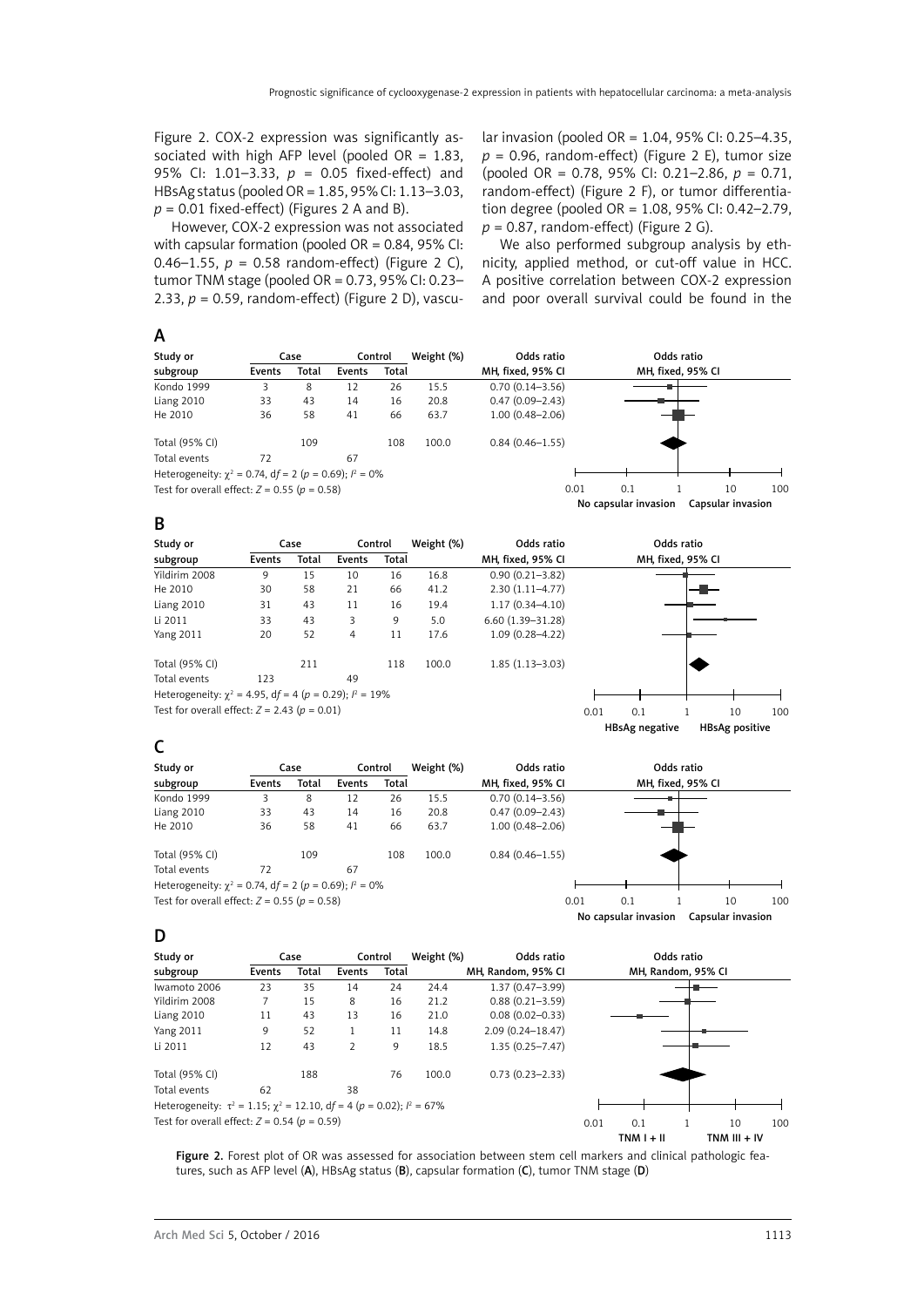Guodong Chen, Xiaoyan Li, Jing Yang, Jie Li, Xia Wang, Jun He, Zonghai Huang

E

| Study or                                                                                |        | Case  | Control |              | Weight (%) | Odds ratio           | Odds ratio         |
|-----------------------------------------------------------------------------------------|--------|-------|---------|--------------|------------|----------------------|--------------------|
| subgroup                                                                                | Events | Total | Events  | <b>Total</b> |            | MH, Random, 95% CI   | MH, Random, 95% CI |
| Liang 2010                                                                              |        | 43    | 6       | 16           | 18.4       | $0.08(0.01 - 0.46)$  |                    |
| He 2010                                                                                 | 40     | 58    | 17      | 66           | 23.6       | $6.41(2.93 - 14.02)$ |                    |
| Iwamoto 2006                                                                            | 21     | 35    | 13      | 24           | 22.3       | $1.27(0.44 - 3.63)$  |                    |
| Kondo 1999                                                                              |        | 8     | 3       | 38           | 14.8       | $1.67(0.15 - 18.45)$ |                    |
| Schmitz 2009                                                                            | 58     | 177   | 4       | 10           | 20.9       | $0.73(0.20 - 2.69)$  |                    |
| Total (95% CI)                                                                          |        | 321   |         | 154          | 100.0      | $1.04(0.25 - 4.35)$  |                    |
| Total events                                                                            | 122    |       | 43      |              |            |                      |                    |
| Heterogeneity: $\tau^2 = 2.10$ ; $\gamma^2 = 24.49$ , df = 4 (p < 0.0001); $l^2 = 84\%$ |        |       |         |              |            |                      |                    |



No vascular invasion Vascular invasion

# F

| Study or                                                                                   |        | Case  |        | Control | Weight (%) | Odds ratio          |      |     | Odds ratio         |    |                 |
|--------------------------------------------------------------------------------------------|--------|-------|--------|---------|------------|---------------------|------|-----|--------------------|----|-----------------|
| subgroup                                                                                   | Events | Total | Events | Total   |            | MH, Random, 95% CI  |      |     | MH, Random, 95% CI |    |                 |
| Liang 2010                                                                                 | 21     | 43    | 14     | 16      | 22.7       | $0.14(0.03 - 0.67)$ |      |     |                    |    |                 |
| He 2010                                                                                    | 46     | 58    | 39     | 66      | 30.7       | $2.65(1.19 - 5.92)$ |      |     |                    |    |                 |
| <b>Yang 2011</b>                                                                           | 31     | 52    |        | 11      | 25.3       | $0.84(0.22 - 3.25)$ |      |     |                    |    |                 |
| Li 2011                                                                                    | 8      | 43    |        | 9       | 21.3       | $0.80(0.14 - 4.60)$ |      |     |                    |    |                 |
| Total (95% CI)                                                                             |        | 196   |        | 102     | 100.0      | $0.78(0.21 - 2.86)$ |      |     |                    |    |                 |
| Total events                                                                               | 106    |       | 62     |         |            |                     |      |     |                    |    |                 |
| Heterogeneity: $\tau^2 = 1.25$ ; $\chi^2 = 11.49$ , $df = 3$ ( $p = 0.009$ ); $l^2 = 74\%$ |        |       |        |         |            |                     |      |     |                    |    |                 |
| Test for overall effect: $Z = 0.37$ ( $p = 0.71$ )                                         |        |       |        |         |            |                     | 0.01 | 0.1 |                    | 10 | 10 <sub>C</sub> |



# G

| Study or                                                                             |        | Case  |        | Control      | Weight (%) | Odds ratio           |      |                    | Odds ratio |           |     |
|--------------------------------------------------------------------------------------|--------|-------|--------|--------------|------------|----------------------|------|--------------------|------------|-----------|-----|
| subgroup                                                                             | Events | Total | Events | <b>Total</b> |            | MH, Random, 95% CI   |      | MH, Random, 95% CI |            |           |     |
| Kondo 1999                                                                           |        | 8     | 17     | 38           | 10.3       | $0.18(0.02 - 1.58)$  |      |                    |            |           |     |
| Iwamoto 2006                                                                         | 4      | 35    | 6      | 24           | 15.3       | $0.39(0.10 - 1.56)$  |      |                    |            |           |     |
| El-Bassiouny 2007                                                                    | 5      | 20    | 4      | 10           | 13.7       | $0.50(0.10 - 2.53)$  |      |                    |            |           |     |
| Schmitz 2009                                                                         | 54     | 177   | 3      | 11           | 15.4       | $1.17(0.30 - 4.58)$  |      |                    |            |           |     |
| Liang 2010                                                                           | 15     | 43    |        | 16           | 16.9       | $0.69(0.21 - 2.22)$  |      |                    |            |           |     |
| Li 2011                                                                              | 32     | 43    | 2      | 9            | 13.0       | 10.18 (1.83-56.54)   |      |                    |            |           |     |
| <b>Yang 2011</b>                                                                     | 38     | 53    | 4      | 11           | 15.4       | $4.43(1.13 - 17.38)$ |      |                    |            |           |     |
| Total (95% CI)                                                                       |        | 379   |        | 119          | 100.0      | $1.08(0.42 - 2.79)$  |      |                    |            |           |     |
| Total events                                                                         | 149    |       | 43     |              |            |                      |      |                    |            |           |     |
| Heterogeneity: $\tau^2 = 1.03$ ; $\chi^2 = 16.85$ , df = 6 (p = 0.010); $l^2 = 64\%$ |        |       |        |              |            |                      |      |                    |            |           |     |
| Test for overall effect: $Z = 0.16$ ( $p = 0.87$ )                                   |        |       |        |              |            |                      | 0.01 | 0.1                |            | 10        | 100 |
|                                                                                      |        |       |        |              |            |                      |      | Grade $I + II$     |            | Grade III |     |

Figure 2 cont. Vascular invasion (E), tumor size (F), or tumor differentiation degree (G)

Table II. Subgroup analysis of the studies reporting the prognostic value of COX-2 expression on OS of hepatocellular carcinoma

| Stratified analysis | <b>Studies</b> | Odds ratio          |          | Model |           | Heterogeneity |
|---------------------|----------------|---------------------|----------|-------|-----------|---------------|
|                     |                | OR (95 % CI)        | $P_{OR}$ |       | $I^2$ (%) | P-value       |
| <b>OS</b>           | 5.             | $1.84(1.43 - 2.36)$ | < 0.0001 | Fixed | 19        | 0.29          |
| Ethnicity:          |                |                     |          |       |           |               |
| Caucasian           | $\overline{2}$ | $2.46(1.51 - 4.02)$ | 0.0003   | Fixed | $\Omega$  | 0.33          |
| Asian               | $\overline{2}$ | $1.56(1.18 - 2.06)$ | 0.002    | Fixed | $\Omega$  | 0.44          |
| Cut off:            |                |                     |          |       |           |               |
| >25%                |                | $1.28(0.71 - 2.33)$ | 0.41     | Fixed |           |               |
| & 25%               | 3              | $1.98(1.50 - 2.61)$ | < 0.0001 | Fixed | 22        | 0.28          |
| Method:             |                |                     |          |       |           |               |
| RT-PCR              | $\overline{2}$ | $1.56(1.18 - 2.06)$ | 0.002    | Fixed | $\Omega$  | 0.44          |
| <b>IHC</b>          | $\overline{2}$ | $2.46(1.51 - 4.02)$ | 0.0003   | Fixed | $\Omega$  | 0.33          |

*POR – p-value for odds ratio.*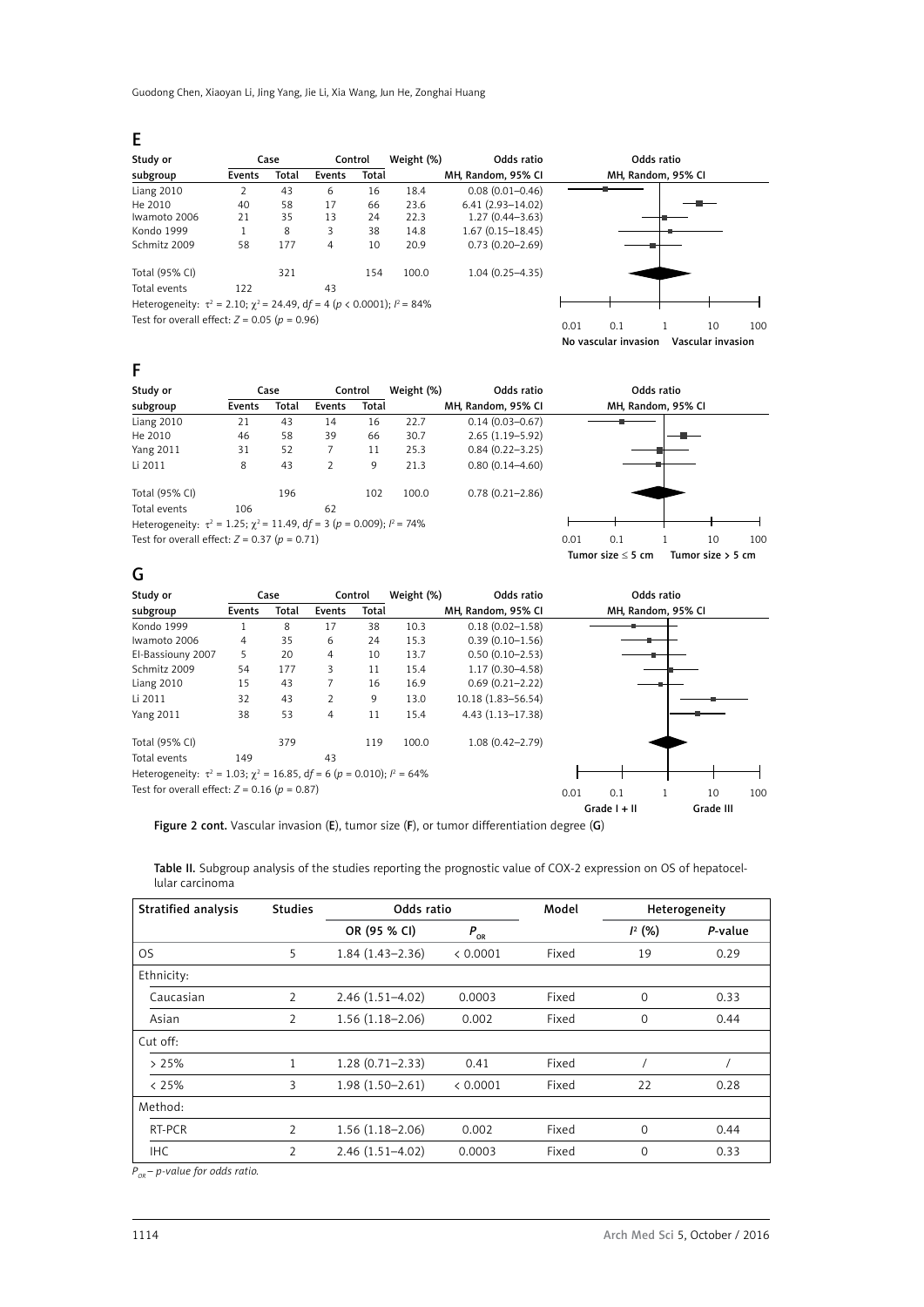cut-off < 25%, Asian, Caucasian, RT-PCR and IHC subgroups (Table II).

### COX-2 expression and prognosis of lung cancer

Using the methods described above, the OS and/or DFS of 802 patients in the 8 studies were analyzed. The main results of this meta-analysis are shown in [Figure 3](file:///D:/Prace/AMS%205%202016/teksty/#pone-0054970-t002). A 5-year OS rate was extracted from 5 studies. The meta-analysis of the 5 studies for the prognostic value of COX-2 expression showed that COX-2 expression is associated with a poor OS. The combined RR was 1.54 (95% CI: 1.18–2.02, *p* = 0.001), without heterogeneity (*I* 2 = 42%, *p* = 0.14) (Figure 3 A).

The meta-analysis of 4 applicable studies showed that COX-2 expression is associated with poor DFS. The combined RR was 1.49 (95% CI: 1.22–1.81,  $p < 0.001$ ), without heterogeneity ( $l^2 =$ 0%, *p* = 0.59) (Figure 3 B).

### Sensitivity analysis

In order to test for a bias introduced by the low numbers of available eligible publications, we performed a sensitivity analysis. For this a single study involved in the meta-analysis was omitted for each round of analysis to investigate the influence of the individual data set of the particular study on the pooled ORs. We found that the corresponding pooled ORs were not essentially altered by subtraction of any study (data not shown), indicating that our results were statistically robust.

### Publication bias

The funnel plots presented no evidence of publication bias in the studies of either outcome (Figure 4). No evidence for significant publication bias was found in OS (Egger's test,  $p = 0.951$ ) and DFS (Egger's test, *p* = 0.497) studies.

### Discussion

Hepatocellular carcinoma is one of the most vascular solid tumors and highly dependent on angiogenesis for tumor growth. However, relatively little is known of the role of various angiogenic factors in HCC compared with other common human cancers [\[25](file:///D:/Prace/AMS%205%202016/teksty/#_ENREF_25)]. Several recent studies on COX-2 expression in other cancers show that COX-2 can induce angiogenesis via vascular endothelial growth factor (VEGF) and prostaglandin production and can also inhibit apoptosis [\[26](file:///D:/Prace/AMS%205%202016/teksty/#_ENREF_26)]. Whether the COX-2 gene is a prognostic marker in patients with HCC has been studied extensively, but the conclusions are inconsistent. To the best of our knowledge, this is the first meta-analysis of published studies to evaluate the association between COX-2 expression and prognosis in HCC.

Heterogeneity analysis and sensitivity analysis were also critically performed to ensure the epidemiological credibility of this meta-analysis. The present results indicate that COX-2 expression is

A

B

| Study or                                                       |        | Case  |        | Control | Weight (%) | Odds ratio          |      |                 | Odds ratio        |                |     |
|----------------------------------------------------------------|--------|-------|--------|---------|------------|---------------------|------|-----------------|-------------------|----------------|-----|
| subgroup                                                       | Events | Total | Events | Total   |            | MH, fixed, 95% CI   |      |                 | MH, fixed, 95% CI |                |     |
| <b>Tang 2005</b>                                               | 35     | 50    | 20     | 50      | 39.6       | $1.75(1.19-2.57)$   |      |                 | ▜                 |                |     |
| Iwamoto 2006                                                   | 15     | 35    |        | 24      | 16.4       | $1.47(0.71 - 3.05)$ |      |                 |                   |                |     |
| Yildirim 2008                                                  | 7      | 15    | 6      | 16      | 11.5       | $1.24(0.54 - 2.86)$ |      |                 |                   |                |     |
| <b>Yang 2011</b>                                               | 47     | 53    | 4      | 11      | 13.1       | $2.44(1.11 - 5.36)$ |      |                 |                   |                |     |
| Soon 2012                                                      | 5      | 9     | 19     | 26      | 19.3       | $0.76(0.41 - 1.43)$ |      |                 |                   |                |     |
| Total (95% CI)                                                 |        | 162   |        | 127     | 100.0      | $1.54(1.18 - 2.02)$ |      |                 |                   |                |     |
| Total events                                                   | 109    |       | 56     |         |            |                     |      |                 |                   |                |     |
| Heterogeneity: $\chi^2$ = 6.85, df = 4 (p = 0.14); $l^2$ = 42% |        |       |        |         |            |                     |      |                 |                   |                |     |
| Test for overall effect: $Z = 3.18$ ( $p = 0.001$ )            |        |       |        |         |            |                     | 0.01 | 0.1             |                   | 10             | 100 |
|                                                                |        |       |        |         |            |                     |      | Higher survival |                   | Lower survival |     |

| Study or     |        | Case  | Control |       | Weight (%) | Odds ratio          | Odds ratio        |
|--------------|--------|-------|---------|-------|------------|---------------------|-------------------|
| subgroup     | Events | Total | Events  | Total |            | MH, fixed, 95% CI   | MH, fixed, 95% CI |
| Kondo 1999   | 26     | 32    | 9       | 21    | 16.6       | $1.90(1.13 - 3.19)$ | --                |
| Iwamoto 2006 | 28     | 35    | 12      | 24    | 21.8       | $1.60(1.04 - 2.47)$ | ╼                 |
| Schmitz 2009 | 24     | 61    |         |       | 5.7        | $0.98(0.32 - 3.01)$ |                   |
| He 2010      | 47     |       | 39      | 66    | 55.9       | $1.37(1.08 - 1.74)$ |                   |

Total (95% CI) 186 116 100.0 1.49 (1.22–1.81) Total events 125 62 Heterogeneity:  $\chi^2 = 1.92$ , df = 3 (p = 0.59);  $l^2 = 0\%$ 

Test for overall effect: *Z* = 3.99 (*p* < 0.0001) 0.01 0.1 1 10 100

Figure 3. Analysis of COX-2 expression and survival of HCC patients. Forest plot of RR for overall survival (A) and disease-free survival (B) among included studies

Higher survival Lower survival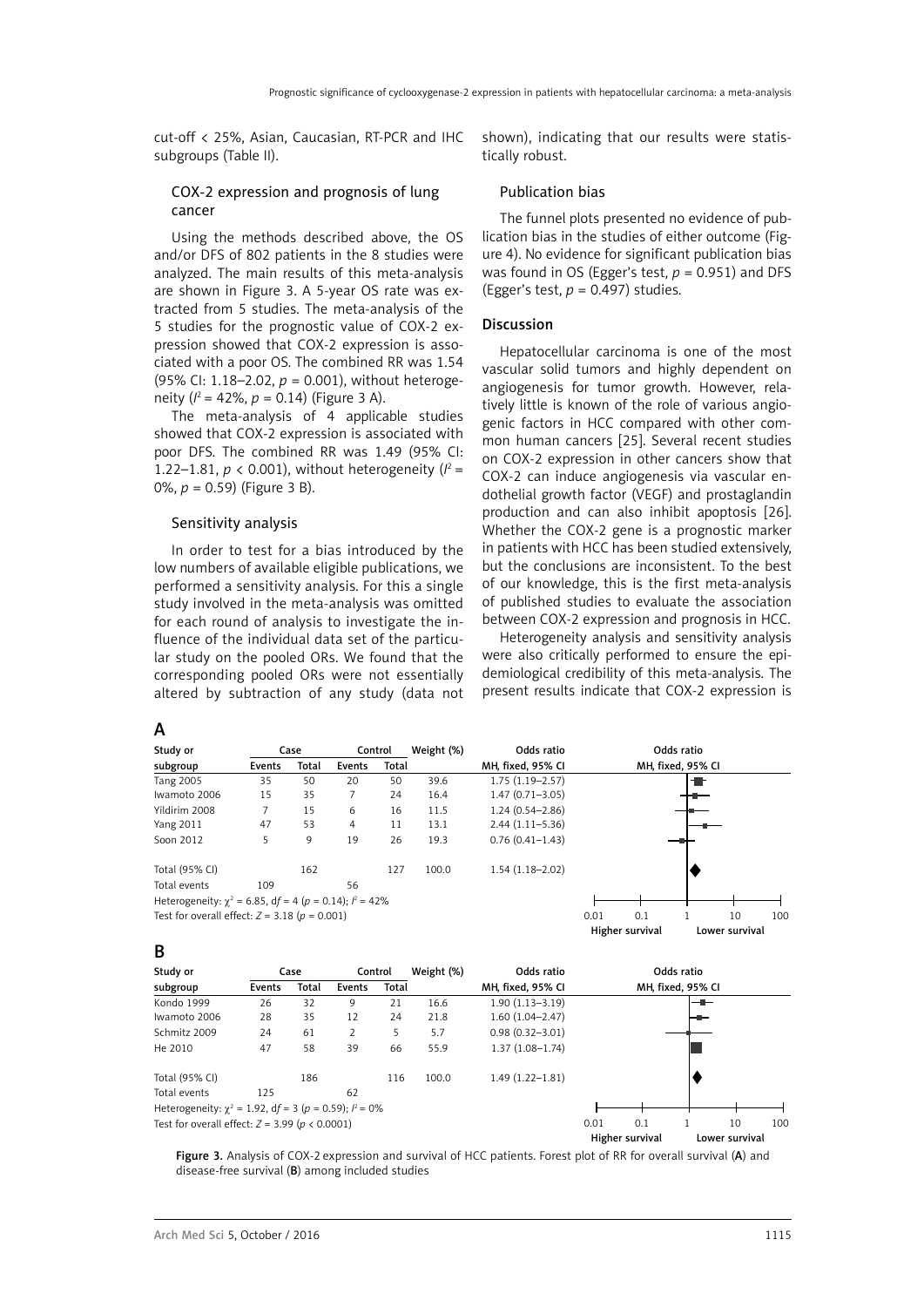

Figure 4. Begg's funnel plot estimated the publication bias of the included literature for OS (A) and DFS (B)

positively associated with high AFP level and HBsAg status, as well as poor prognoses for patients with HCC. However, we found no significant association between COX-2 positivity and capsular formation, tumor TNM stage, vascular invasion, tumor size or differentiation degree. This trend suggests that COX-2 can function as a prognostic factor for predicting the outcomes of HCC patients. Therefore, our data imply that elevated COX-2 expression can contribute to HCC development and progression, and the detection of the COX-2 aberrations may be useful for identifying poor prognoses in patients with HCC. Furthermore, COX-2 may be a therapeutic target for HCC because of the high expression rate of COX-2 in HCC lesions.

In recent years, mounting evidence from meta-analyses has also shown that COX-2 expression is associated with aggressive clinicopathological parameters and unfavorable prognoses in several human malignancies. Mascaux *et al.* found that high COX-2 expression was associated with a trend for shorter survival in stage I NSCLC patients [[27](file:///D:/Prace/AMS%205%202016/teksty/#_ENREF_27)]. Lee *et al.* reported that higher COX-2 expression may be an independent risk factor for low OS in patients with ovarian cancer [\[28\]](file:///D:/Prace/AMS%205%202016/teksty/#_ENREF_28). Shao *et al.* demonstrated that COX-2 might play an important role in the progression of prostate cancer (PC), as high COX-2 expression correlated with stages T3-T4 of PC [29]. Huang *et al.* found that COX-2 expression was significantly associated with the age of patients, lymph node metastasis, tumor size, FIGO stage, histological type, and parametric involvement [30]. Moreover, COX-2 overexpression might be an unfavorable prognostic and a chemoradiation resistance predictive factor for cervical cancer. These findings further highlight that COX-2 may play an important role in cancer prognosis.

However, this meta-analysis has some limitations. First, the number of included studies, as well as the included HCC patients in each study, is relatively small. Thus, these factors might have reduced the power and accuracy of subcategory analysis [31]. Second, the OS and DFS outcomes were based on individual unadjusted RRs. Thus, a more precise assessment should be adjusted using other prognostic factors [32]. Third, no clear guidelines are available as regards the methods used for the evaluation of the levels of COX-2 in HCC patients. Such evaluation differs among all the studies. In the assessment of biomarkers, the use of a standard threshold has great importance. Although immunohistochemistry was the most commonly applied method, differences in the cutoff values for the positive COX-2 expression may have contributed to the observed heterogeneity. Subgroup analyses showed that the positive correlation between COX-2 expression and poor OS could not be found in the cut-off > 25% subgroups. Thus, standardized methods and cut-off points that classify COX-2 expression levels as "positive" or "negative" are urgently needed.

In conclusion, despite the limitations of this meta-analysis, our study suggests that COX-2 expression is significantly associated with worse prognosis in terms of shorter OS and DFS in patients with HCC. Hopefully this analysis will stimulate further research with rigid criteria and large study populations to resolve any remaining controversy over the role of COX-2 expression for the prognosis of HCC patients.

### Acknowledgments

Guodong Chen and Xiaoyan Li contributed equally to this work.

Supported by a grant from the Science and Technology Plan Projects of Hunan Province (2012FJ3105), a grant from the Colleges and Universities Scientific Research Projects of Hunan Province (15C1213).

### Conflict of interest

The authors declare no conflict of interest.